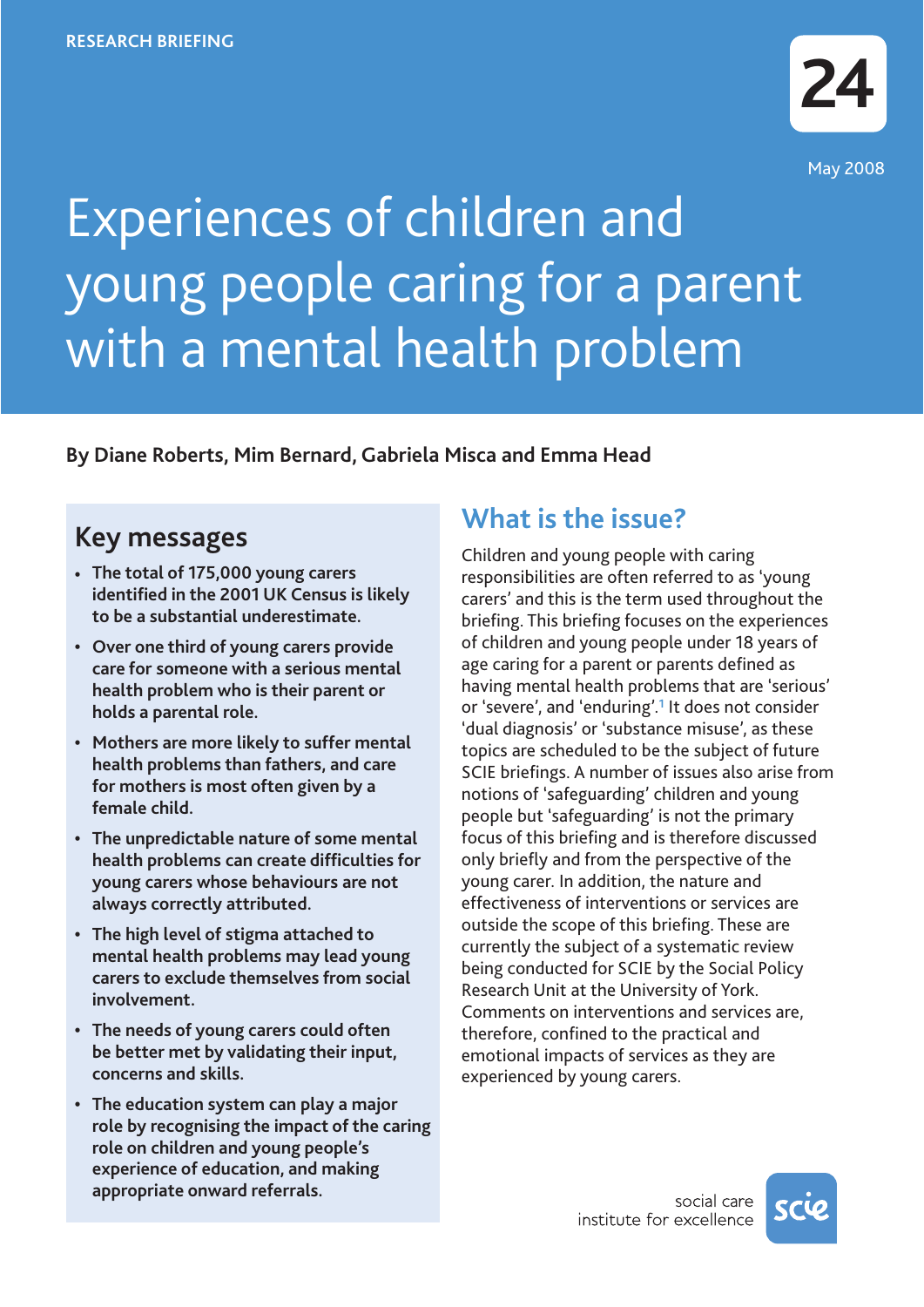It is important to note that the definition of 'young carer' varies across the literature and is contested for a number of reasons. These include:

- the fact that an all-encompassing definition of a young carer as someone 'under 18', includes very young children as well as teenagers
- whether, in principle, a child can or should care for a parent
- whether those under 18 should be *allowed* to adopt the role
- whether the definition is sufficiently inclusive, as some caring roles are difficult to define
- whether 'formal' social care provision is better placed to provide the necessary services
- whether labelling care activity in this way intrinsically diminishes its value.**<sup>2</sup>**

The 2001 Census**<sup>3</sup>** highlights the existence of some six million carers in the UK, with 175,000 being defined as 'young carers'. This figure is likely to be a substantial underestimate, not least because for many children and young people their caring role is hidden**4,5** and they are not identified as 'carers', either formally or by their own self-definition.**<sup>4</sup>** Moreover, the 2004 report on Young Carers in the UK shows that nearly a third provide care for someone with a mental health problem, usually a parent and, most commonly, a mother.**<sup>6</sup>** This report also reveals that 114,000 young carers are between the ages of five and 15, raising important practical and ethical questions about the competency of the child as carer, and the age-appropriate nature of the caring tasks being undertaken.

## **Why is it important?**

The nature of social care provision in the UK means that a high proportion of care is delivered by 'informal carers' who are often

family members.**<sup>7</sup>** Carers' rights and needs, as distinct from those for whom they care, have attracted increasing interest and concern and are now more widely acknowledged by practitioners, academics and policy makers.**<sup>8</sup>** Key legislation has included the Carers (Recognition and Services) Act 1995, and the Carers (Equal Opportunities) Act 2004. Young carers, however, combine the role of 'child' and 'carer' and the interest in carers' rights now includes a specific focus on the potentially different, or additional, rights and needs of young carers. Important factors include the age of the carer, their relationship to the recipient of care, the reason for the need for care, and the nature of the care provided. Consequently, potential tensions exist between the rights of the person in receipt of care, the rights of the 'child' (as enshrined in the UN convention), and the rights of the 'carer'.**<sup>9</sup>**

Differences in the concepts underpinning various pieces of legislation and guidance also produce anomalies, particularly where young carers are concerned. For example, the guidance published alongside the 2004 carers' legislation states quite clearly that young carers, as legally-defined 'children in need', have rights which should primarily be assessed under the Children Act 1989.**<sup>7</sup>** This legislation places emphasis on young carers' status as 'children' who have rights as 'non-adults', including the right to receive care from parents rather than the reverse. In addition, and in stark contrast, young carers are, as carers, entitled to an assessment for service provision under the Carers (Recognition and Services) Act 1995 or the Carers (Equal Opportunities) Act 2004, both of which have primarily been drafted with adult carers in mind.

Underlying these legal measures is an ongoing debate on the value of 'informal' caring roles in maintaining the stability of the social care system and providing acceptable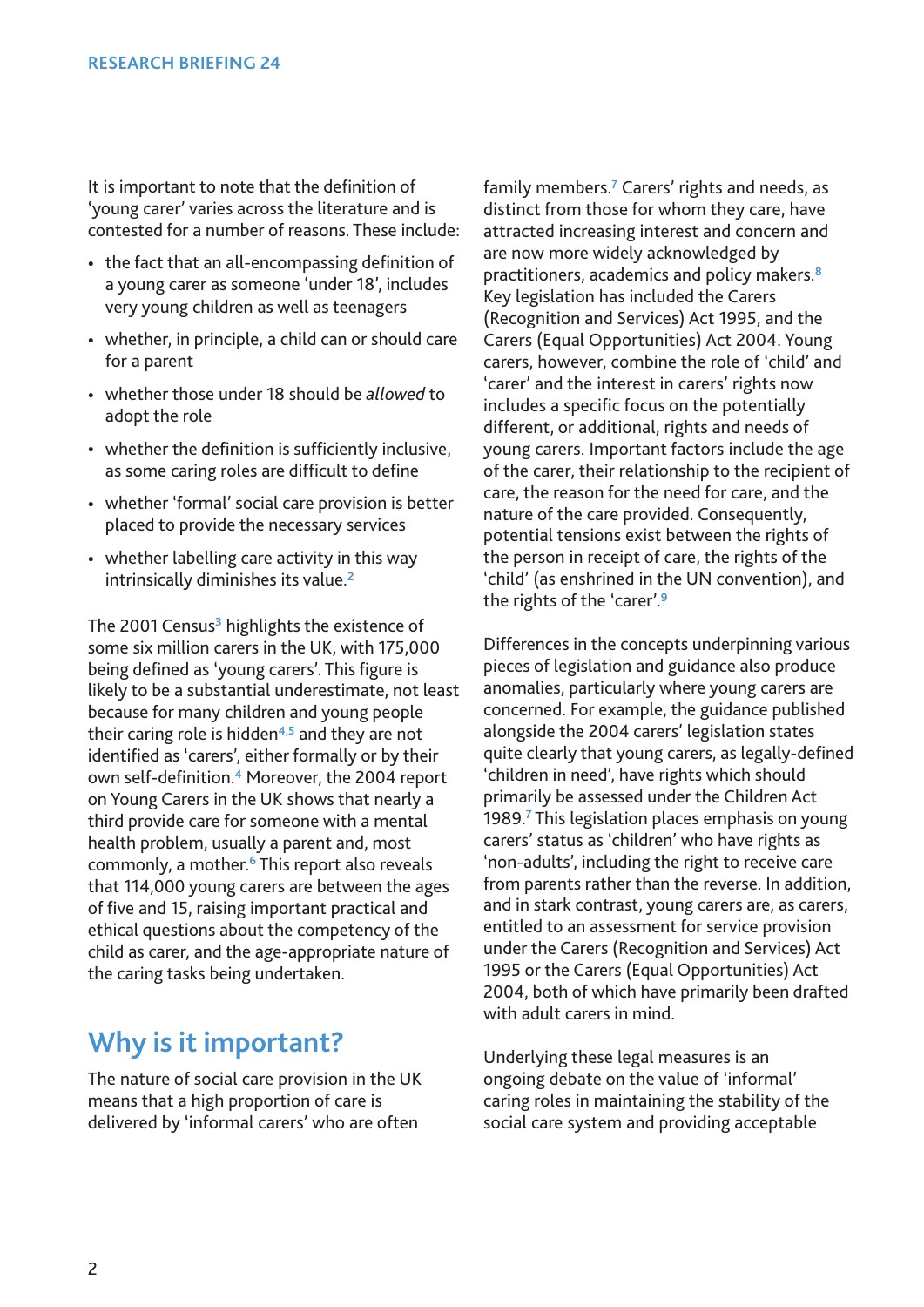forms of care.**<sup>10</sup>** Care provided for parents with mental health problems may, however, differ in key ways from that provided for other care recipients. Sophisticated drug regimes and the replacement of institutionalised, custodial care with community-based care, for example, mean that increasing numbers of people with mental health problems are co-resident parents.**<sup>5</sup>** They therefore live in the same household as their children, who often act as carers**<sup>3</sup>** but remain potentially vulnerable, making it necessary to consider who is providing 'informal care' and on what basis. Despite a growing realisation of the importance of the connection between child care and mental health care, services which use whole-family approaches remain the exception.**<sup>11</sup>** This therefore constitutes a significant issue for both child and adult mental health services.

## **What does the research show?**

In line with increasing awareness of the needs of young carers, the 2004 report on Young Carers in the UK shows that there has been a considerable expansion of support projects – from 36 in 1995 to over 200 in 2003**<sup>6</sup>** (and now reported to be more than 350). Through better identification, the numbers of young carers known to such projects has increased from 641 in 1995 to over 6,000 in 2003 and, in half of all care-giving situations examined, parental mental health issues are the trigger for care need.**<sup>6</sup>** Furthermore, in over half of these cases, it is the mother of the family who is in need of care and, if she is the lone parent, this ratio rises to nearly three-quarters. In addition, this research provides statistics relating to how care-giving is split between boys and girls, the type of care each gender provides, who is in receipt of care, the age of the carer relative to their siblings, and the hours spent on each type of care task over the course of a week.**<sup>6</sup>**

While quantitative surveys and evaluations are important, they do not take account of 'hidden carers' and/or those who do not involve themselves with support groups.**12,4** They have also tended to overshadow examination of the nuances of lived experience,**13,14,15** issues which are now beginning to be addressed through qualitative studies focusing on young carers.**16,17,18** Qualitative studies may, however, be criticised for their small sample sizes, their potentially unrepresentative research populations**<sup>19</sup>** or for the questionable priority given to the caring role over the impact of other social factors.**<sup>20</sup>** By contrast, defenders of such small-scale studies maintain that the findings provide valuable evidence for addressing the wider needs of young carers.**<sup>21</sup>** Combining evidence from both surveys and interviews thus allows more accurate conclusions to be drawn about the factors present in care-giving by children or young people, and the ways in which these can differ depending on the condition which gives rise to the need for care.**<sup>8</sup>**

#### **Who cares and how?**

The 2004 report on Young Carers in the UK**<sup>6</sup>** is, to date, the most comprehensive source of information about the caring responsibilities of those under 18 years of age. It includes over 6,000 responses (though it is limited to participants drawn from young carers' projects). Despite its size, however, the sample is unlikely to be fully representative of all young carers because substantial numbers of children and young people in caring roles do not appear in 'official statistics' as they cope without support, or wait a long time for it to become available.**<sup>4</sup>** The issue of support is crucial and, even where young carers are involved with a project, nearly 25 per cent have no other form of support available to them.**<sup>6</sup>**

The report also shows that young carers from minority ethnic groups are under-represented in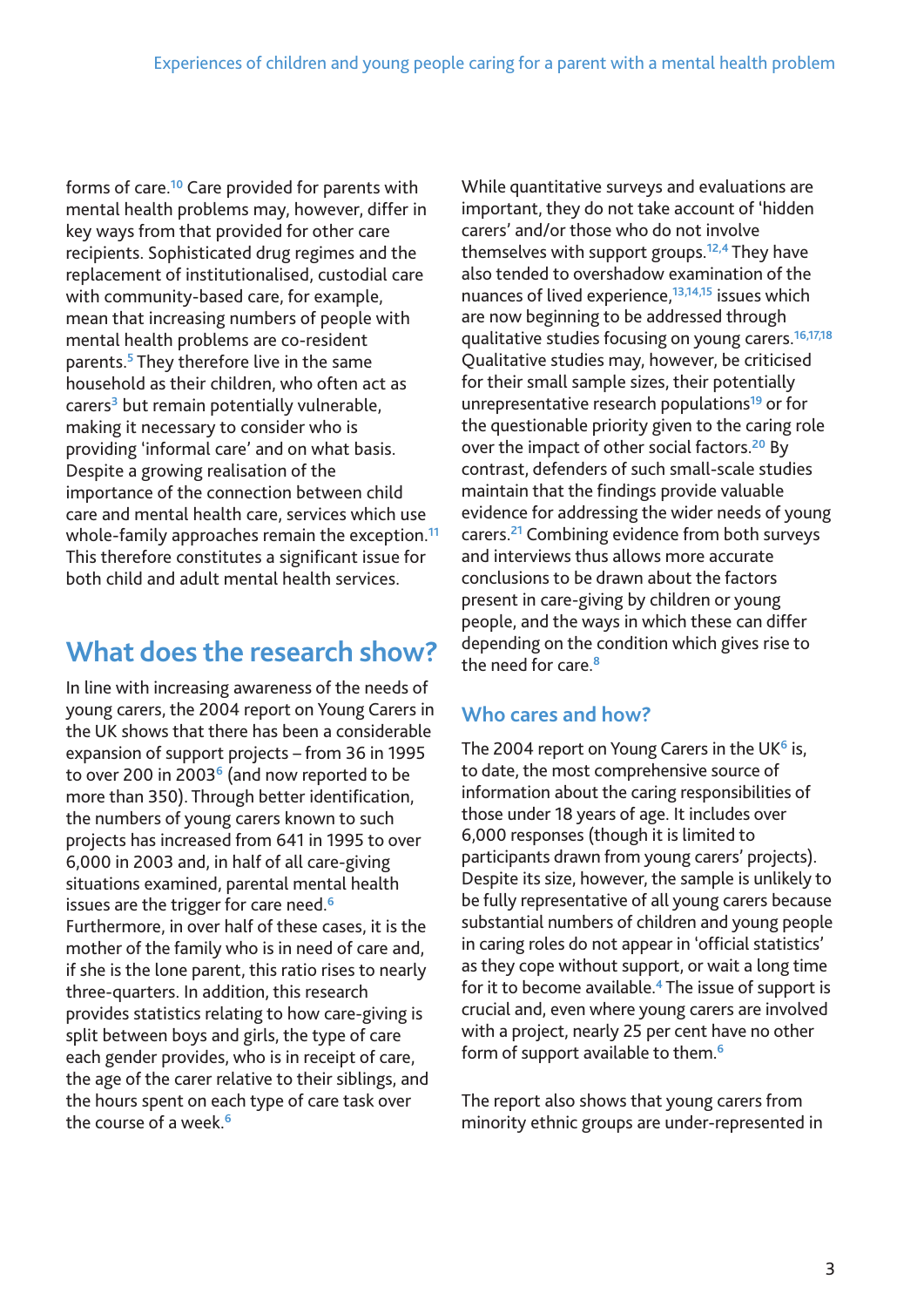the survey figures and are less visible to projects.**<sup>6</sup>** The likely reasons for this include the stigma attached to mental health problems in black and minority ethnic (BME) communities.**<sup>22</sup>** However, once identified, they are more likely to have received a formal assessment and be in receipt of services.**<sup>6</sup>** Current research therefore leaves unanswered questions about the lived experience of children and young people from minority backgrounds.**<sup>4</sup>** A joint project involving both study and consultation with young people, family members, agencies, practitioners and managers, indicates a number of areas worthy of further investigation in the context of BME families.**<sup>22</sup>** These include cultural differences in the perception of the caring role, the impact of professional assumptions and discrimination, and recognition of needs around interpretation.

The national survey on which the 2004 report is based shows that the involvement of girls is higher than boys in all aspects of care, but that this also increases with age, particularly for domestic care (cooking, cleaning, laundry) and intimate care (bathing, dressing, toileting). The amount of time spent caring and the 'age-appropriate' nature of domestic tasks also changes across age groups, with the result that an older boy or girl is likely to be more heavily involved with caring activity than a younger child who may be physically, emotionally or intellectually unable to undertake certain tasks.

The provision of domestic and emotional care (observation, supervision, support) is the most common, while intimate care (toileting and dressing/undressing) is undertaken by a minority of young carers of parents with mental health problems. The data also show that levels of emotional care-giving remain very similar for both boys and girls in all age groups.**<sup>6</sup>** Parents may, for example, be routinely depressed and, as a result, be unable to perform the household tasks necessary to support the family

effectively.**<sup>23</sup>** In other instances, their condition may produce unpredictable but critical points at which their ability to function and complete various tasks is compromised or negated.**<sup>24</sup>** In both of these scenarios the young carer must, of necessity, have strategies for dealing with the situation. Whether this is providing physical and emotional support for a parent going through a psychotic episode, fitting regular domestic tasks or sibling care around a full day at school, or providing emotional support on a preventive basis, is a matter for family negotiation.**<sup>23</sup>** The 2004 report concludes that the impact of additional domestic care duties is likely to be greater for girls and young women because:

- more female parents are affected by mental health problems than male parents
- girls are more likely to provide emotional and domestic care than boys
- girls are more likely to care for a female parent at any age.**<sup>6</sup>**

What other research also clearly shows is that young carers need their experiences and input to be validated by appropriate acknowledgement and support.**24,8**

#### **Stigma and social exclusion**

The nature of caring is often such that young carers can disappear from the 'normal' social radar to the extent that they become a 'seldom heard' group within the overall population.**<sup>21</sup>** If they continue to fulfil the caring role and do not demand interventions in their own right, there is often little likelihood that they will come to the attention of anyone outside their immediate domestic circle.**<sup>4</sup>** Children and young people caring for a parent are, for example, less likely than other carers to be offered a carer's assessment.**<sup>49</sup>** In addition, parents with mental health problems and their children face particular barriers in accessing support to meet their needs.**<sup>25</sup>**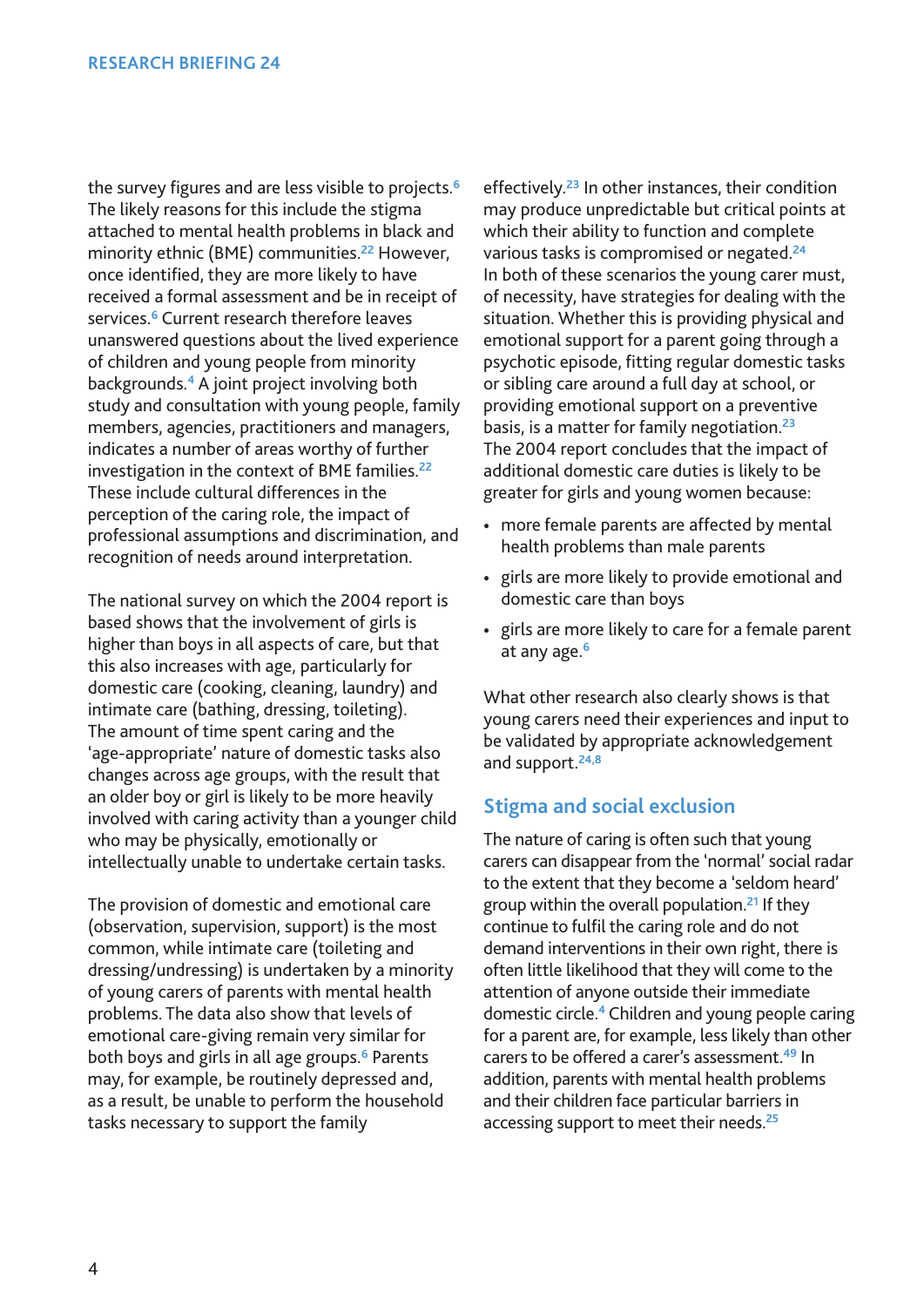Mental health problems themselves are often not 'overt' or obvious, and can be intermittent rather than constantly present, thus becoming invisible in a way that physical or sensory disability is less likely to be. This invisibility can create difficult situations for young carers when the existence or dynamic of the caring relationship is misunderstood by observers.**<sup>5</sup>** There is also a sufficiently high level of stigma attached to mental health problems that a child or young person caring for a parent with these difficulties may deliberately disengage from social involvement because they associate with their parent's illness.**<sup>26</sup>** This may be as simple as not taking friends home, but lack of social involvement may also be the result of an inability to include social activity in their daily routine or because they feel unable to leave their parent.**<sup>18</sup>** It can therefore be difficult for young carers' needs to become visible and, in order to encourage effective identification and assessment, the Cabinet Office has emphasised the value of 'whole-family approaches' that cross boundaries between children's and adult's services.**<sup>27</sup>**

Other research indicates that mental health and other practitioners have not always acknowledged clients as parents, or their children as carers, in a positive and supportive way.**<sup>28</sup>** The Every Child Matters agenda,**<sup>29</sup>** coupled with the Common Assessment Framework,**<sup>30</sup>** change the approach that is demanded from professionals. They are now expected to achieve particular outcomes and the Framework for the Assessment of Children in Need and their Families**<sup>31</sup>** specifically includes a section on young carers. This latter policy clearly directs attention to the balance between parenting capacity, environmental factors and child development.

#### **Duty, freedom and interdependence**

A recent SCIE review also shows that many young carers are not only at greater risk of

disadvantage in a number of areas ranging from educational attainment to general health and wellbeing, but that much of the research examined makes negative assumptions about the effects of the caring role.**<sup>32</sup>** The term 'young carer' is, for example, often assumed to imply an inappropriate level of duty or obligation to the parent or family group, though this may be disputed by young carers themselves.**<sup>1</sup>** Some young carers acknowledge that while care-giving tasks can appear onerous or restrictive, the caring role is an accepted family role and, often not a burden but a source of pride.**33,34**

Research indicates that the caring role can be a major factor in causing disadvantage, but is less clear about the direct impact of caring compared to wider social disadvantage such as unemployment and living in poverty.**<sup>19</sup>** There is also the potential that risks could be minimised through better support for parents and through forms of carer support such as 'befriending'.**<sup>35</sup>** However, because of their age or lack of access to transport, young carers are not always able to use facilities and services to their best advantage. Befriending schemes therefore use adults as companions to facilitate young carers of all ages in using their 'free time' to pursue hobbies, study or other activities. Providing the opportunity to pursue leisure interests can reduce the physical and emotional stresses of caring and, thus, potentially, enhance young carers' ability to improve educational achievement.**28,26,36**

While professional ideas about the effects of caring on children and young people regularly place a high emphasis on risk associations such as potential aggression, inappropriate access to medicines, or the inclusion of children in delusions, this perception is not commonly shared by the children and young people concerned.**20,28** Despite a tendency for professionals to perceive parents with mental health problems as having a questionable level of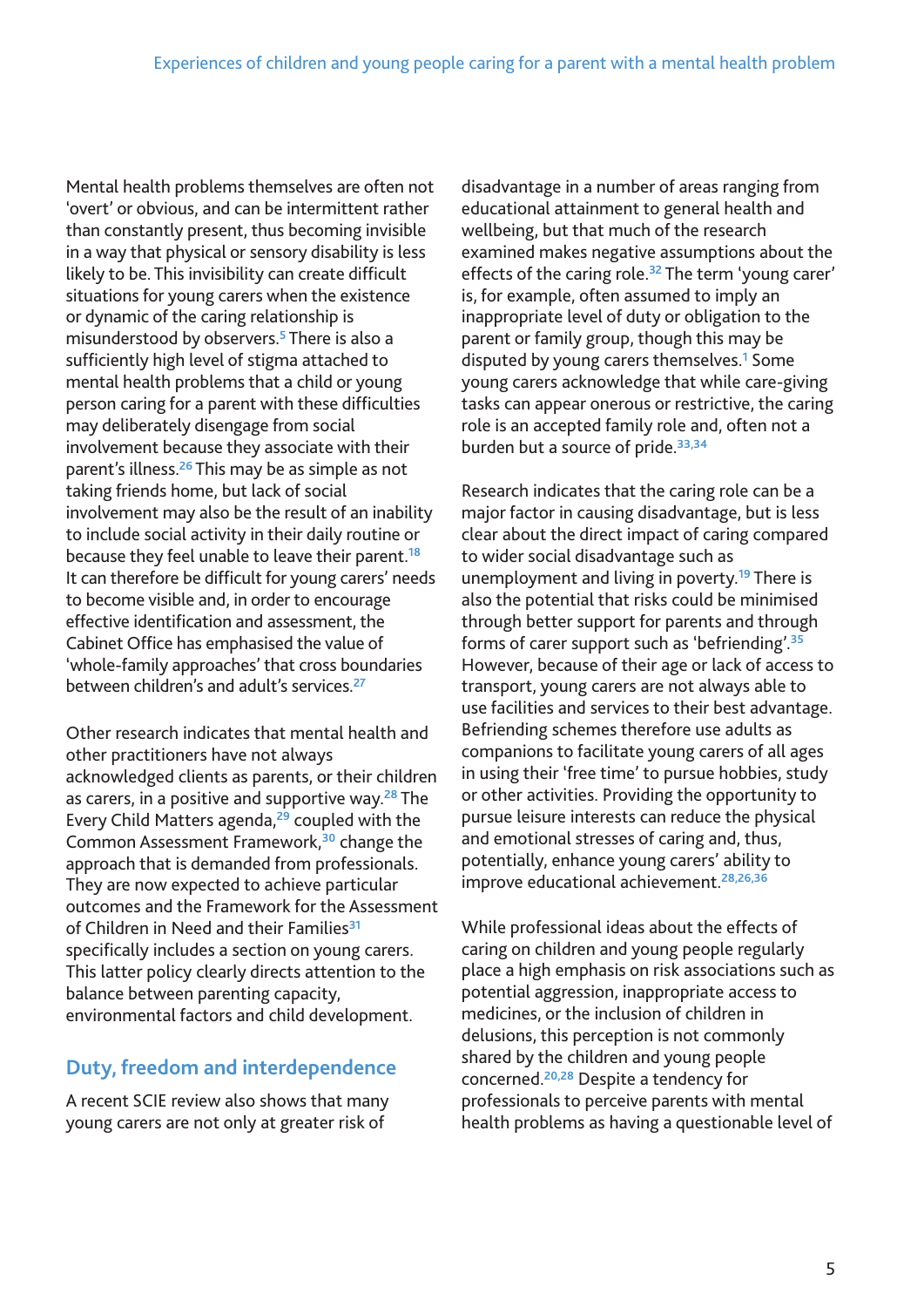parenting capacity, most young carers maintain a clear sense of their position as 'child'. This applies even where the tasks undertaken are unusual for children of their age and despite modern notions of 'childhood' which lead to the caring role being identified as 'parentification' and, thus, a role reversal,**<sup>37</sup>** or of 'growing up prematurely'.**<sup>17</sup>** In other research, the caring role has been shown to provide not only obligations, but also the opportunity for the child or young person to develop and mature in positive ways in terms of their confidence levels, organisational abilities or in approach to family discipline.**<sup>38</sup>**

These contrasting viewpoints are increasingly being overtaken by notions of *interdependence* in which care-giving tasks are constructed as a contribution to the family or parent/child relationship, equalled by the contributions made by the parent. On this basis, the delivery of care for those with mental health problems may become one which is regularly, if informally, negotiated to reflect the changing needs of the parent but where the young carer retains the role of 'child' in the overall relationship.**<sup>23</sup>** While there is some evidence to show that this can present difficulties with becoming independent of the parent when older, it is not inevitable.**<sup>39</sup>** The 'real world' skills acquired in the caring role, particularly where it is well-supported in appropriate ways, can also facilitate the transition to adulthood and lead to very positive outcomes for young carers.**<sup>39</sup>**

#### **Education, training and work**

However, research also shows that some young carers are known to be at risk of lower educational attainment because of interrupted school attendance, reduced performance, or inability to participate in school activities alongside their peers.**<sup>40</sup>** Many young carers find the balance between home and education extremely difficult and, although some go on to further education, it is more common for young carers to have poor qualifications or none at all.**<sup>39</sup>** This is often exacerbated by the high emotional support element of caring for a parent with a mental health problem, which is unpredictable and prevents forward planning.**<sup>23</sup>** Reduced levels of academic achievement, despite what is often greater maturity and coping ability within the individual, tends to restrict young carers to lower paid jobs and occupations that utilise the skills acquired in the caring role.**<sup>39</sup>**

Children of parents with mental health problems will also often hide their caring role from their peers, as they feel they are at increased risk of bullying if the nature of their parent's disability is known.**<sup>40</sup>** Interview evidence from young carers indicates that school rarely provides an environment in which professionals accurately and routinely observe and identify behaviours that may indicate need on the part of the child or young person.**<sup>26</sup>** Young carers attribute this to a lack of awareness about the realities of caring on the part of education professionals. As a result they cite bullying, fatigue, lateness and inability to meet deadlines as points at which their needs could have been better investigated and responded to. They also clearly identify a need for the education system to provide more flexibility, to allow them to balance their participation with care needs. Examples include negotiable deadlines, access to additional support with curriculum content, access to pastoral support at times of stress, and a general willingness to treat the realities of their care-giving role as a legitimate reason on occasions when they are unable to comply with the demands placed on them at school.<sup>47</sup>

Many of the above points are, of course, applicable to young carers in any capacity but, for those caring for a parent with a mental health problem, they can be exacerbated by the increased need for emotional care-giving. This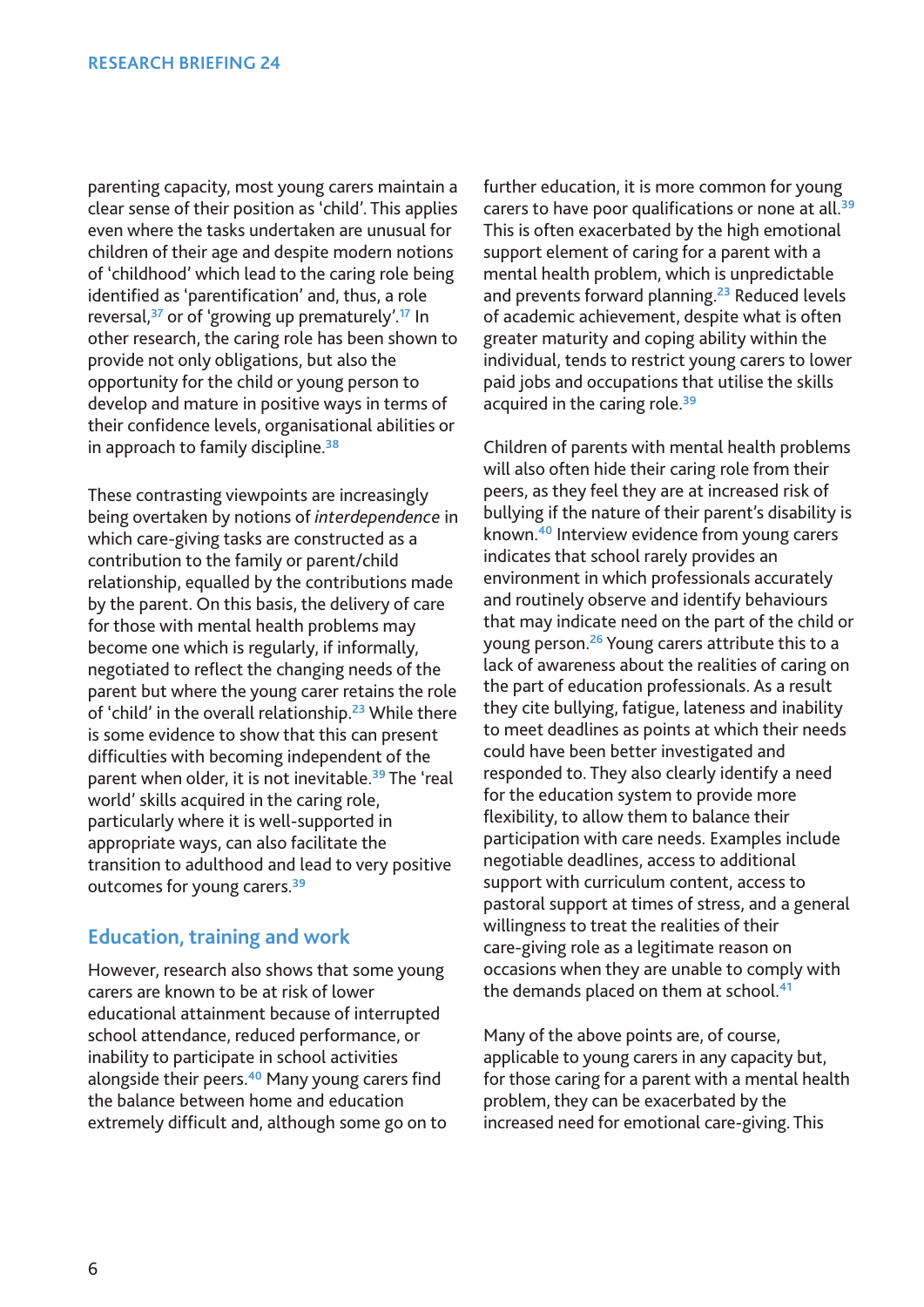emotional care can range from a simple, upbeat conversation to trying to prevent a parent from committing suicide or inflicting self-harm.**<sup>4</sup>** Children are also not always conscious of the level of support they provide simply due to their co-residency. Its importance may be hidden by parents who do not wish to frighten them with the extreme alternatives they would have considered, had children not been available to them at difficult times.**<sup>1</sup>** In addition, where levels of care fluctuate as a result of mental health problems which are intermittent or unpredictable, this poses a further obstacle to the establishment of a successful home–school routine.**<sup>28</sup>**

## **Information and input**

A key area that research highlights is the need for young carers to receive age-appropriate information and for their input to be validated through appropriate acknowledgment.**2,42** Interviews with young carers consistently include references to 'not being listened to' and 'not really understanding what was going on'.**<sup>28</sup>** Research in the US, Australia and the UK confirms the importance of accurate and age-appropriate information about parents' conditions.**<sup>8</sup>** This helps young carers to understand their parent's reactions to them, which may appear bizarre or even cruel, and to reduce what are often unfounded fears that they may develop the illness themselves.**8,13** Although there is evidence to show that some young carers develop mental health problems in adolescence or adulthood, this is by no means a universal outcome.**16,43,44**

Understanding what is happening around them, or the myths and realities of what is likely to occur in the future, helps young carers to make sense of what can be a very complicated world: one in which they not only have to respond to their parent's need but also to balance the other requirements of the household. For example, they may undertake household administration

like bill-paying, but find this particularly difficult where they are trying to conceal their parent's condition from those in authority.**<sup>28</sup>** This may be because, as minors, they do not have the legal authority to implement the actions needed, or from fear of unwelcome child protection measures. One area cited is the reluctance of some professionals to accept or recognise a young carer's input to discussions about parental treatment, despite the fact that they may know more about their parent's health status than others around them.**<sup>18</sup>** (This has been addressed by the Children Act 2004, which includes the provision for children to be involved in decision-making.) This is particularly important as exclusion may also contribute to a fear of separation where the parent is hospitalised.**<sup>45</sup>**

## **Implications from the research**

#### **For organisations**

When addressing perceived need and setting up appropriate responses, organisations need to consider the areas that young carers themselves identify. Young carers most appreciate the provision of facilities which enable them to understand what is happening in their families and which allow them to manage those demands.**28,20** They identify the provision of practical responses such as:

- information about their parent's condition and any proposed care or treatment plan as it relates to either the parent or the rest of the family**1,45**
- inclusion in planning so that they are able to provide their observations about their parent's health status**<sup>18</sup>**
- flexibility from education professionals to provide the time and a suitable environment to complete schoolwork if needed**40,46**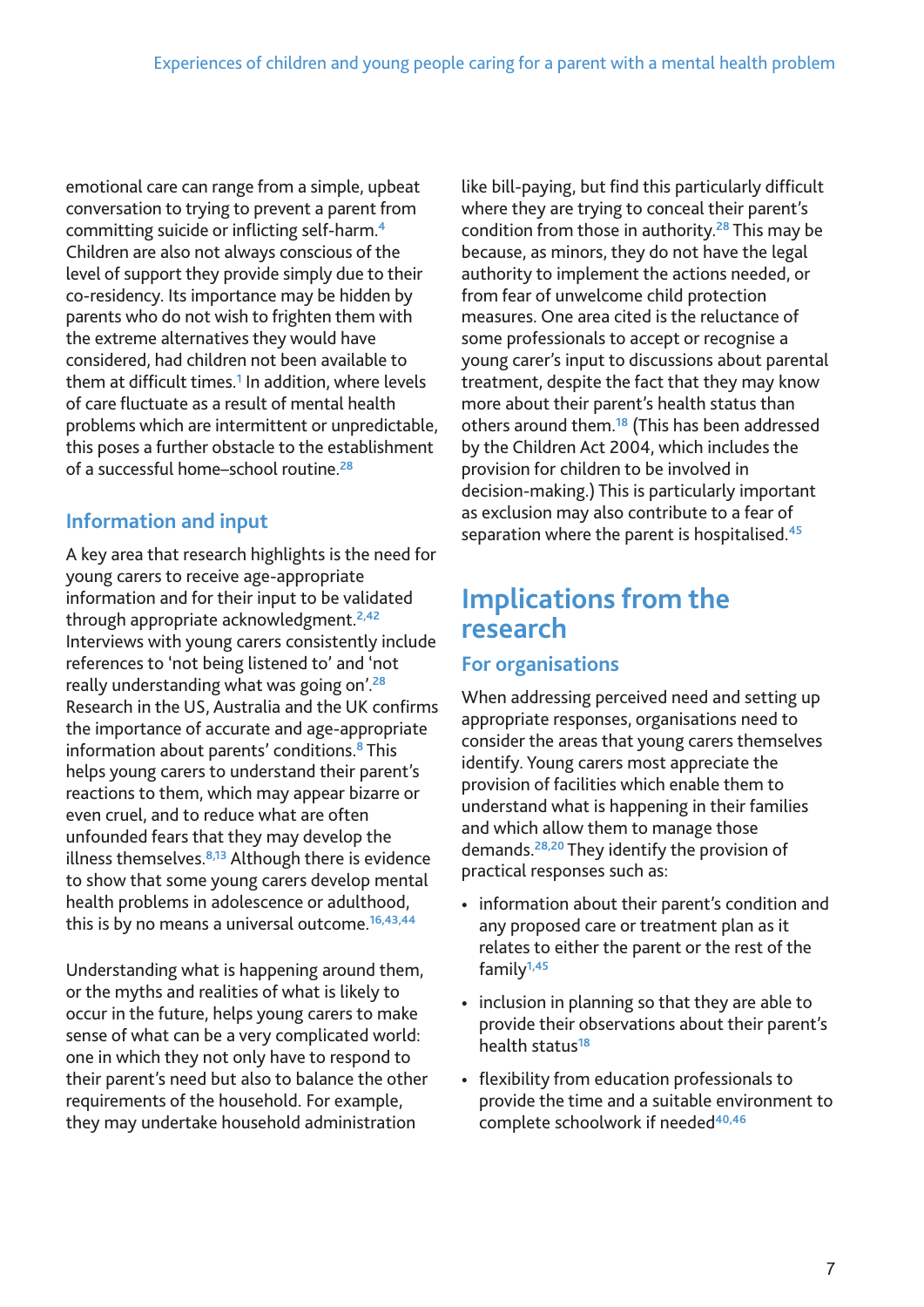- befriending schemes which provide access to an adult who is not an 'authority figure' and enable them to follow a personal interest or simply enjoy time outside the home without guilt**<sup>35</sup>**
- support groups where young carers can pursue social opportunities amongst others who share and understand their circumstances,**<sup>26</sup>** in addition to gaining access to a variety of services including information, advocacy and accurate, timely advice.

#### **For the policy community**

Guidance should continue to encourage a more holistic view of family assessment which would acknowledge not only the capacity of the parent to 'parent', but the resilience present within the family unit.**<sup>24</sup>** This should also facilitate a move to a less negative and more supportive response to people with mental health problems as parents, rather than as clients who, coincidentally, have children. The current inconsistency in recording whether clients/patients are also parents, should also be addressed so that it becomes a compulsory part of record-keeping. This would better enable statutory authorities in both health and social care to acknowledge and address the needs of the whole family.**<sup>47</sup>**

For people with mental health problems, their role as parent remains important even though it may be difficult to fulfil on all occasions or in all ways.**<sup>42</sup>** Flexible and creative ways of providing parenting support have the potential to relieve young carers of some of the tasks which they currently undertake. For many parents, the flexibility and emotional support provided by their children is key to their health and wellbeing. Young carers should therefore be seen as a part of the solution and supported accordingly.**<sup>5</sup>** Some of the other practical difficulties young carers have in undertaking their role, such as operating household bank accounts when parents are

unable to provide suitable authorities, could also be addressed by the policy community.**<sup>18</sup>** A legal power with some similarities to the Power of Attorney that can be granted to adults would be useful in such situations.

#### **For practitioners**

The importance of a holistic perspective on family assessment is fundamental to providing appropriate services to both parents and children in families dealing with mental health problems. This is not to deny that some children will be at risk from parents with mental health problems, either as carers or as members of the family, or to minimise the importance for practitioners of adherence to the requirements of the Children Act. The child's welfare is paramount within the requirements of the Act and issues of 'safeguarding' pose undoubted challenges to practitioners, but the potential for the caring role to provide benefits to parent, family and child should not be ignored.

In considering the ability of a family to cope with their situation the value of co-resident children in providing both reactive responses and preventive support should not be underestimated.**18,5** The care a child is able to provide for a parent may, for example, underpin the implementation of a successful treatment regime where the child, acting as carer, monitors medication. The term 'mental health problems' also covers a variety of diagnoses, some of which pose a greater risk than others to children and carers because of potential aggression or the inclusion of children in delusions. Recognising this, alongside the age and capacity of the young carer, is fundamental to practitioners' assessment of risk and resulting responses. Assumptions of risk should, however, be avoided as research indicates that children are not automatically at risk and may have better specific knowledge about how to deal with the situation.**<sup>18</sup>**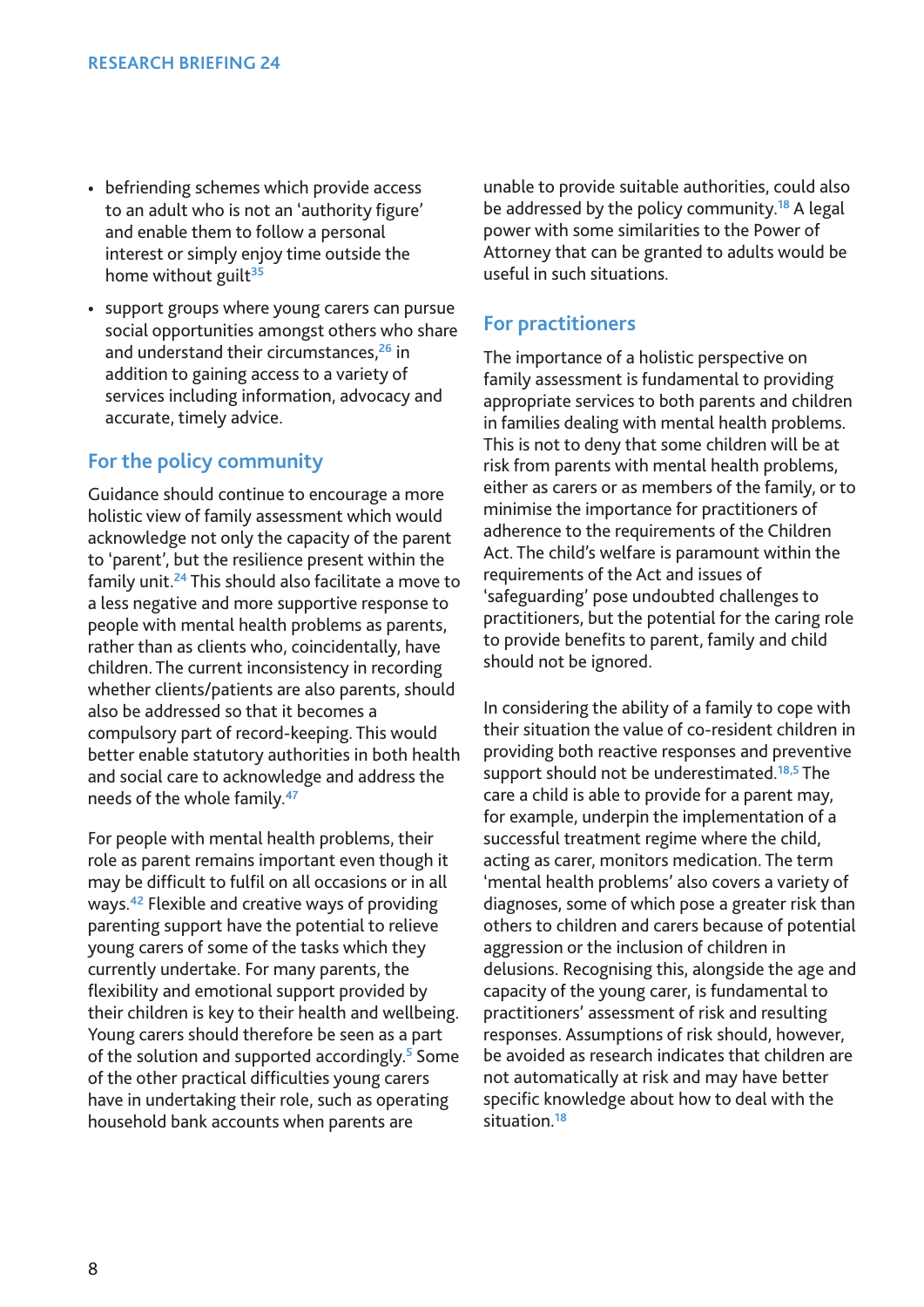Although this briefing does not explicitly consider interventions targeted at parents, the provision of such interventions is of potential benefit to all children in the family, including those who are young carers. In addition, providing young carers with relevant information about their parent's condition, treatment regimes or ways of coping with difficult situations has also proved to be a very positive part of the practitioner–family relationship.**1,16,24,45** Sharing of information in multi-disciplinary settings is therefore strongly indicated to ensure that factors of concern in one discipline are adequately acknowledged and addressed across the team.**<sup>48</sup>** Policy guidance also reflects the value placed on this approach, despite an acknowledgement that inter-disciplinary working can be difficult to achieve.**<sup>49</sup>** Carers (of any age) should also be made aware that they have the right to an assessment of their needs in addition to any assessment of the person in receipt of care. The nature and outcome of the assessment will, of course, depend on the age of the carer and the specific circumstances, but should be considered automatically when assessing the family.**<sup>7</sup>** Research shows very clearly that the provision of timely and appropriate information and support is key to achieving the best outcome for all members of the family, including the young carer.

#### **For service users and carers**

There is no specific legislation directly addressing the needs of children and young people as carers, although they have legal rights both as 'children' and as 'carers'. Primarily, provision for young carers is made under Section 17 of the Children Act 1989, where they are designated as 'children in need' by virtue of the potential effects of caring on their 'ability to thrive'. The UN definition of the 'rights of the child' also clearly indicates the moral and legal need to

acknowledge the human rights of children and young people as 'non-adults'. Both can be problematic, however, as the definitions may not adequately provide for the needs of children and young people as 'carers'.**<sup>7</sup>** The Carers (Recognition and Services) Act 1995 and the Carers (Equal Opportunities) Act 2004 apply to all carers, irrespective of age, and provide the statutory framework for an individual assessment of carers' needs in addition to an assessment of the needs of those in receipt of care.

Lack of information about a parent's condition or available support facilities can lead to young carers experiencing increased fear about their parent's illness; fear of possible separation; and the adoption of inappropriate care tasks.**16,50,18** For those in the youngest age groups, the identification of an appropriate care-giving role may be impossible to achieve without support. This has been addressed to some degree by the Children Act 2004, which incorporates the wishes of the young person into the decision process and allows the provisions of other legislation to be used more effectively on behalf of the young carer.**<sup>7</sup>** Young carers should also be encouraged to seek advice and information about rights or mental health issues, from the many sources of information available outside social work or mental health teams. Young carers' needs legitimately include the need to socialise with peers, including those of their own age and to gain respite from the caring role without guilt or fear. Support projects for young carers therefore provide a valuable resource in achieving this where 'normal' social networks are either damaged or non-existent.**8,50** There are now over 350 of these projects in the UK; these often fulfil a valuable role in the provision of information, advocacy, advice and guidance for young carers.**<sup>4</sup>** The 'Useful Links' section of this briefing provides information about organisations which offer support for young carers.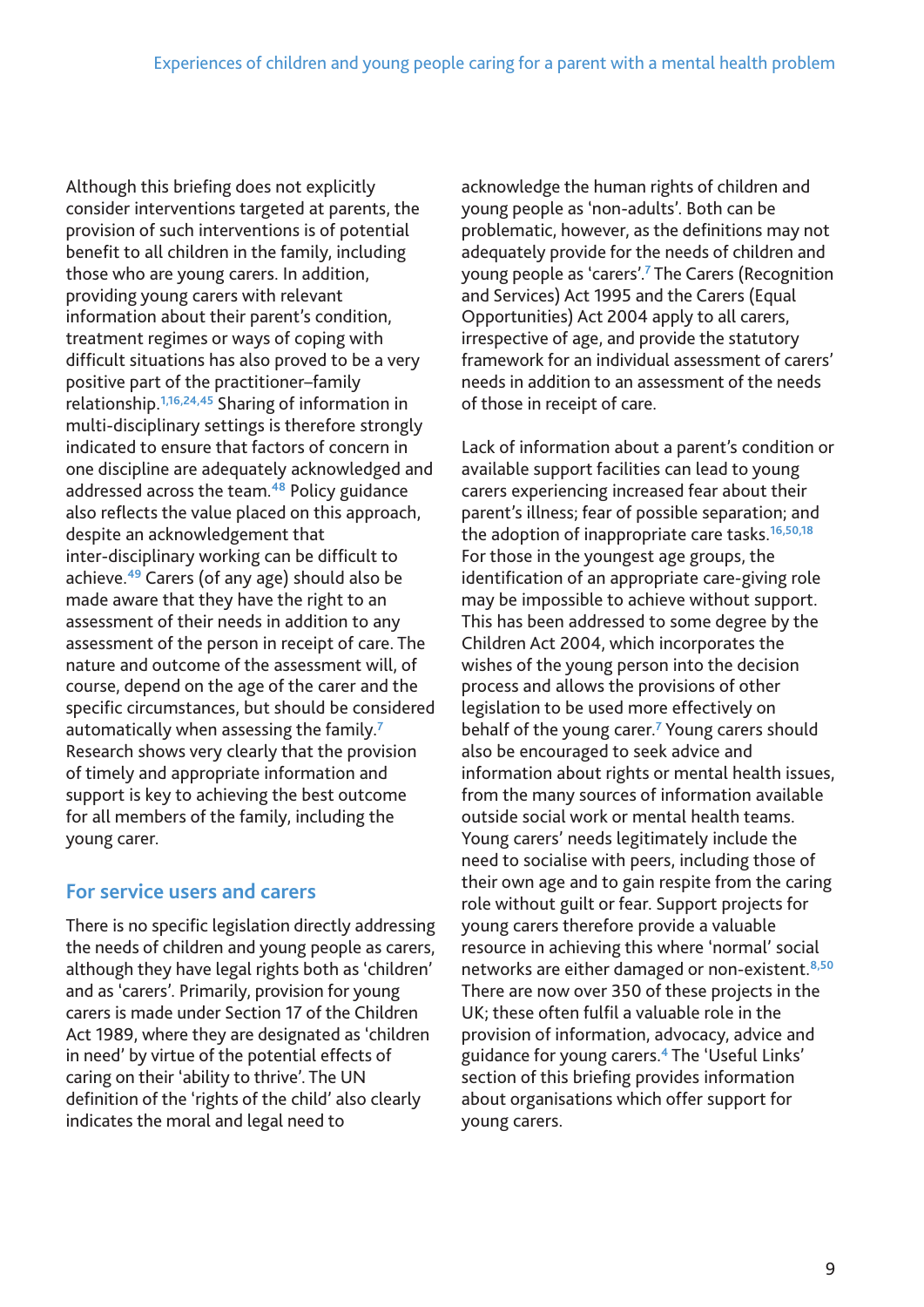## **Useful links**

**Barnardo's** – A UK children's charity, Barnardo's works directly with children, young people and their families. It runs projects across the UK, including counselling for children who have been abused, fostering and adoption services, vocational training and disability inclusion groups. **www.barnardos.org.uk** 

**Carers UK** – (formerly Carers National Association) Campaigns for carers' rights and for these to be recognised and actively involved as partners in the design, delivery and provision of health and social care services. **www.carersuk.org**

**Children's Society** – Works in partnership with local authorities and other organisations to provide services including training and consultancy to deliver unique local solutions to local needs.

#### **www.childrenssociety.org.uk**

**CSIP** – Commissioned by the Department of Health and other agencies the Care Services Improvement Partnership (CSIP) was created in 2005 by the integration of a number of initiatives supporting the development of services. Works with communities and organisations working to meet a variety of health and social care needs. **www.csip.org.uk**

**King's Fund** – Independent charitable foundation working for better health, especially in London, through policy development, research and analysis. **www.kingsfund.org.uk**

**National Children's Bureau** – A charitable organisation acting as an umbrella body for organisations working with children and young people in England and Northern Ireland, and in partnership with Children in Scotland and

Children in Wales. Young NCB is a free membership network for all children and young people aged under 18, enabling them to speak out on issues they feel are important. **www.ncb.org.uk**

**NSPCC** – A registered charity working mostly with children, young people and their families. It also seeks cultural, social and political change by influencing legislation, policy, practice, public attitudes or behaviours and delivery of services for the benefit of young people. **www.nspcc.org.uk**

## **Parental Mental Health and Child Welfare Network (coordinated by the Social**

**Perspectives Network)** – A national network for social care and health workers who work with parents with a mental health problem or their children, offering information about local and national policies, services, publications and events.

#### **www.pmhcwn.org.uk**

**Princess Royal Trust for Carers** – Provider of comprehensive carers' support services in the UK and working to influence policy, the Trust currently provides quality information, advice and support services to over 300,000 carers, including over 15,500 young carers, through a unique network of carers' centres, young carers' services and websites. **www.carers.org** 

**Sainsbury Centre** – The Sainsbury Centre for Mental Health works to improve the quality of life for people with mental health problems through research, policy work and analysis to improve practice and influence policy. **www.scmh.org.uk**

**YoungMinds** – A national charity committed to improving the mental health and emotional wellbeing of children and young people. **www.youngminds.org.uk**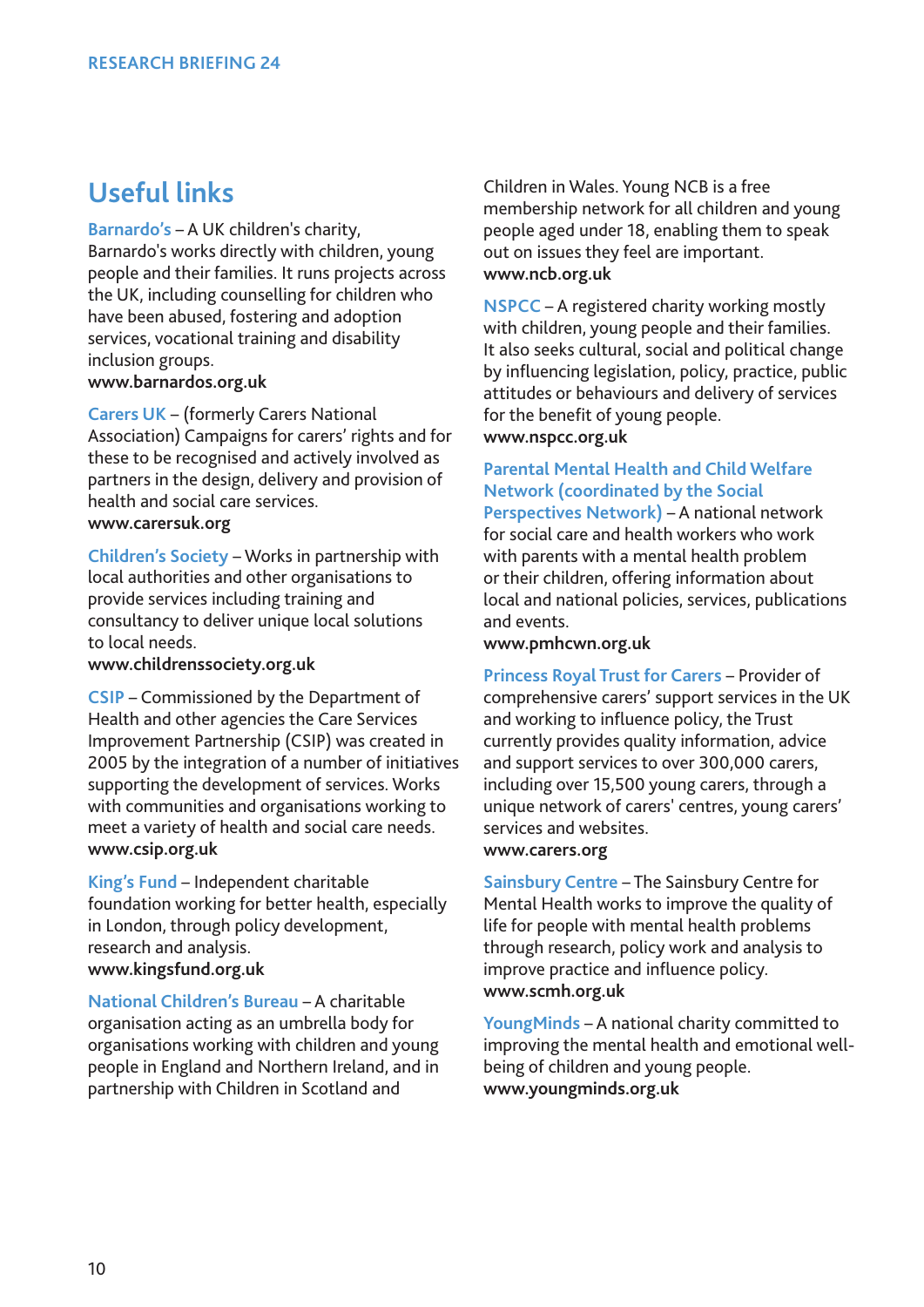# **Related SCIE publications**

Research briefing 23: Stress and resilience factors in parents with mental health problems and their children (2008)

Resource guide 09: Working together to support disabled parents (2007)

Web resource: Research Register for Social Care (2007)

Position paper 06: Supporting self-advocacy (2007)

Consultation Care Matters (DfES) (2007)

Consultation Joint policy review: children and young people (HMT/DfES) (2006)

Knowledge review 12: Teaching and learning and assessing communication skills with children and young people in social work education (2006)

Knowledge review 11: Supporting disabled parents and parents with additional support needs (2006)

Systematic map 01: The extent and impact of parental mental health problems on families and the acceptability, accessibility and effectiveness of interventions (2006)

Practice guide 06: Involving children and young people in developing social care (2006)

Practice guide 05: Implementing the Carers (Equal Opportunities) Act 2004 (2005)

Report 06: Managing risks and minimising mistakes in services to children and families (2005)

Web resource: Social Care Online (2005)

Research briefing 11: The health and well-being of young carers (2005)

Research briefing 06: Parenting capacity and substance misuse (2004)

Resource guide 01: Families that have alcohol and mental health problems: a template for partnership working (2003)

Report 02: Working with families with alcohol, drug and mental health problems (2003)

## **Acknowledgements**

The Keele Editorial Board: Prof. Peter Jones (Pro Vice-Chancellor, Research and Enterprise, Keele University); Tom Owen (Research Manager, Policy, Help the Aged); Dr Sara Scott (Independent Consultant, previously of Barnardo's) and Prof. Nick Gould (Professor of Social Work, Department of Social and Policy Sciences, University of Bath).

The Keele Project Steering Group: Prof. Richard Pugh (project co-ordinator and Professor of Social Work); Prof. Miriam Bernard (Director, Keele Research Institute for Life Course Studies and Professor of Social Gerontology) and Prof. Steve Cropper (Director, Keele Research Institute for Public Policy and Management and Professor of Management)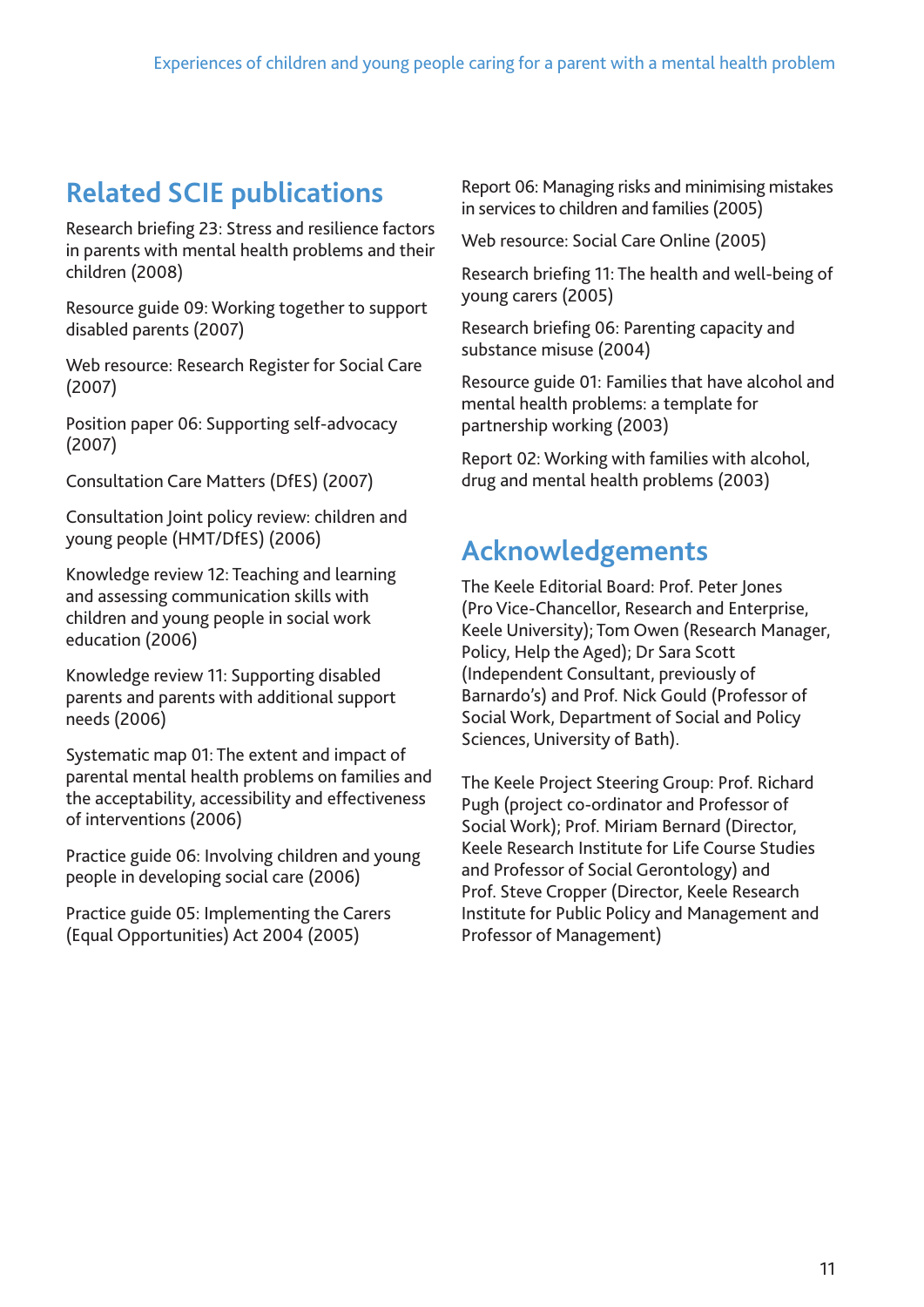## **References**

- 1. Aldridge, J., Becker, S., and Dearden, C. (2002) *Children Caring for Parents with Severe and Enduring Mental Illness*. Loughborough: Centre for Child and Family Research.
- 2. Thomas, N., Stainton, T., Jackson, S., Cheung, W. Y., Doubtfire, S., and Webb, A. (2003) '"Your friends don't understand": Invisibility and unmet need in the lives of young carers', *Child & Family Social Work* 8(1), pp3546.
- 3. Office for National Statistics (2003) *UK Census 2001*. London: Office for National Statistics.
- 4. Barnardo's (2006) *Hidden lives: unidentified young carers in the UK*. London: Barnardo's.
- 5. Armstrong, C. (2002) 'Behind closed doors living with a parent's mental illness, *YoungMinds Magazine* 61 (Nov/Dec 2002).
- 6. Dearden, C. and Becker, S. (2004) *Young Carers in the UK: the 2004 report*. London: Carers UK.
- 7. Clements, L. (2007) *Carers and their rights – the law relating to carers*, 2nd edition. London: Carers UK and the Action for Carers and Employment National Development Partnership.
- 8. Becker, S. (2005) *Young carers: evidence and messages from UK and Australian research*. (Goodwood SA, Carers Association of South Australia).
- 9. Carers UK (2007) *Carers and their rights*. London: Carers UK and Action for Carers and Employment (ACE).
- 10. Department of Health, Social Services and Public Safety, N. Ireland (2006) 'Caring for carers: recognising, valuing and supporting the caring role', Belfast: Department of Health, Social Services and Public Safety.
- 11. Social Exclusion Task Force (2007) *Reaching out: think family*. London: Cabinet Office.
- 12. Banks, P., Cogan, N., Riddell, S., Deeley, S., Hill, M., and Tisdall, K. (2002) 'Does the covert nature of caring prohibit the development of effective services for young carers?', *British Journal of Guidance & Counselling* 30(3), pp229–246.
- 13. Becker, S. (2007) 'Global perspectives on children's unpaid caregiving in the family: research and policy on "young carers" in the UK, Australia, the USA and Sub-Saharan Africa', *Global Social Policy* 7(1), p23.
- 14. Aldridge, J. and Becker, S. (1999) 'Children as carers: the impact of parental illness and disability on children's caring roles', *Journal of Family Therapy* 21(3), pp303–320.
- 15. Aldridge, J., Becker, S. and Dearden, C. (2002) Children caring for parents with severe and enduring mental illness. Loughborough: Centre for Child and Family Research.
- 16. Cree, V. E. (2003) 'Worries and problems of young carers: issues for mental health', *Child & Family Social Work* 8(4), p301.
- 17. Underdown, A. (2002) 'I'm growing up too fast: messages from young carers', *Children & Society* 16(1), pp57–60.
- 18. Aldridge, J. (2006) 'The experiences of children living with and caring for parents with mental illness', *Child Abuse Review* 15(2), pp79–88.
- 19. Olsen, R. (1996) 'Young carers: challenging the facts and politics of research into children and caring', *Disability & Society* 11(1), pp41–54.
- 20. Newman, T. (2002) '"Young carers" and disabled parents: time for a change of direction?', *Disability & Society* 17(6), pp613–625.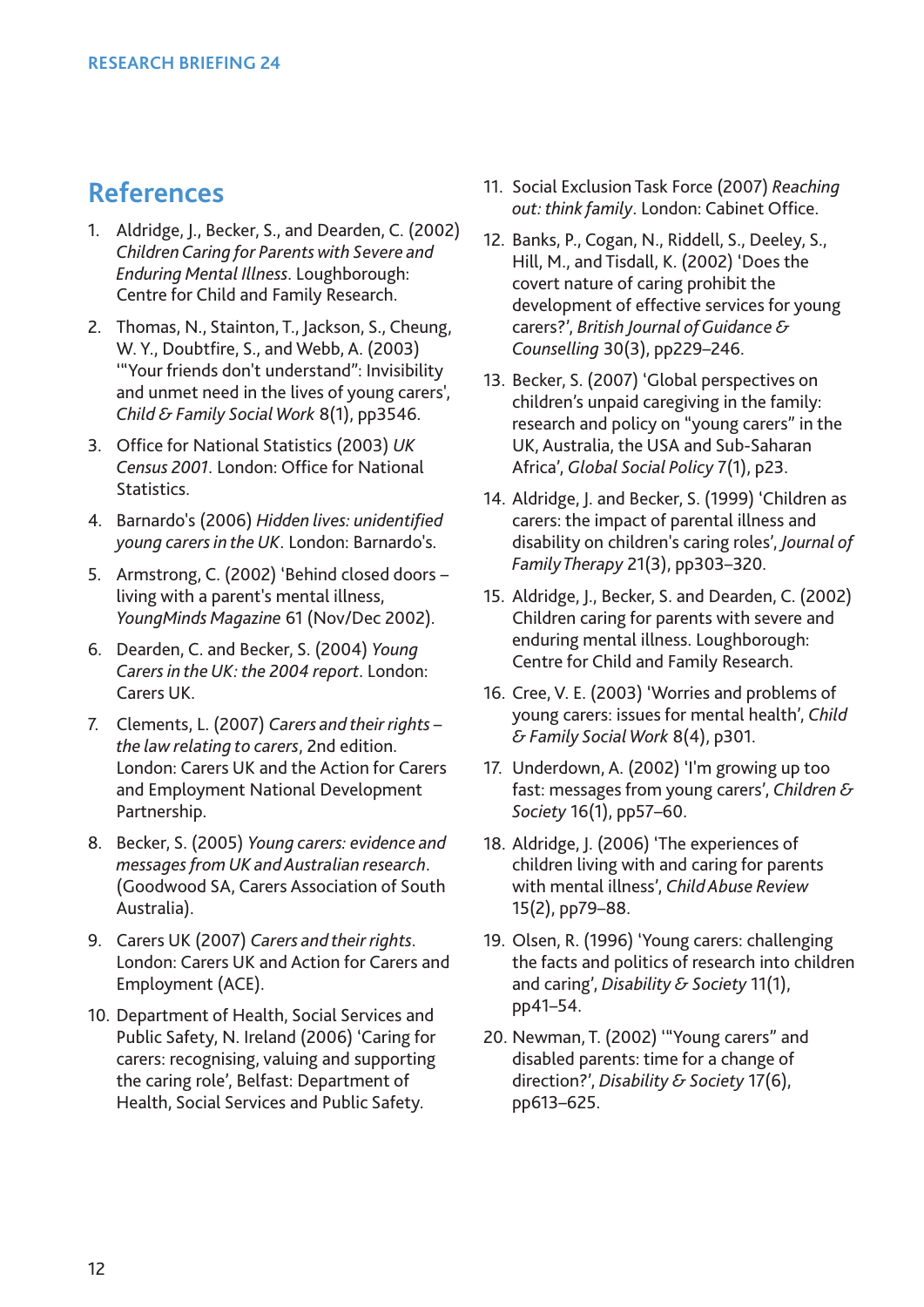- 21. Aldridge, J. (2003) 'We didn't know they cared', *Mental Health Today*, July/August 2003, pp31–33.
- 22. Jones, A., Jeyasingham, D., and Rajasooriya, S. (2002) *Invisible families: The strengths and needs of black families in which young people have caring responsibilities*. Bristol: The Policy Press.
- 23. Riebschleger, J. (2004) 'Good days and bad days: the experiences of children of a parent with a psychiatric disability', *Psychiatric Rehabilitation Journal* 28(1), pp25–31.
- 24. Barnardo's (2005) *Keeping the family in mind: a briefing on young carers whose parents have mental health problems*. London: Barnardo's.
- 25. Office of the Deputy Prime Minister (2004) *Mental health and social exclusion: Social Exclusion Unit report*. London: ODPM.
- 26. Butler, A. H. and Astbury, G. (2005) 'The caring child: an evaluative case study of the Cornwall Young Carers project', *Children & Society* 19(4), pp292–303.
- 27. Cabinet Office: Social Exclusion Unit Task Force (2008) *Think family: improving the life chances of families at risk*. London: Cabinet Office.
- 28. Aldridge, J. and Becker, S. (2003) Children caring for parents with mental illness: perspectives of young carers, parents and professionals. Bristol: The Policy Press.
- 29. HM Treasury (2003) Every child matters. London: TSO.
- 30. Department for Education and Skills (2005) The Common Assessment Framework. London: HMSO.
- 31. Department of Health, Department for Education and Skills, and Home Office (2000)

Framework for the assessment of children in need and their families. London: TSO.

- 32. Social Care Institute for Excellence (2005) The health and well-being of young carers. London: SCIE.
- 33. Cooklin, A. (2006) 'Children as carers of parents with mental illness', *Psychiatry* 5(1), pp32–35.
- 34. Warren, J. (2007) 'Young carers: conventional or exaggerated levels of involvement in domestic and caring tasks?' *Children & Society* 21(2), pp136–146.
- 35. Aldridge, J. and Becker, S. (1996) *Befriending young carers: a pilot study*. Loughborough: Young Carers Research Group.
- 36. Aldridge, J. and Becker, S. (1993) Children who care: inside the world of young carers. Loughborough: Department of Social Sciences, Loughborough University.
- 37. Earley, L. and Cushway, D. (2002) 'The parentified child', *Clinical Child Psychology and Psychiatry* 7(2), pp163–178.
- 38. Barnett, B. and Parker, G. (1998) 'The parentified child: early competence or childhood deprivation?' *Child Psychology and Psychiatry Review* 3(4), pp146–155.
- 39. Dearden, C. and Becker, S. (2000) *Young carers' transitions into adulthood*. York: Joseph Rowntree Foundation.
- 40. Dearden, C. and Becker, S. (2003) *Young carers and education*. London: Carers UK.
- 41. Eley, S. (2004) '"If they don't recognize it, you've got to deal with it yourself": gender, young caring and educational support', *Gender & Education* 16(1), pp65–75.
- 42. Young Minds (2006) *Mental illness in your family?* Available from Young Minds.website **www.youngminds.org.uk**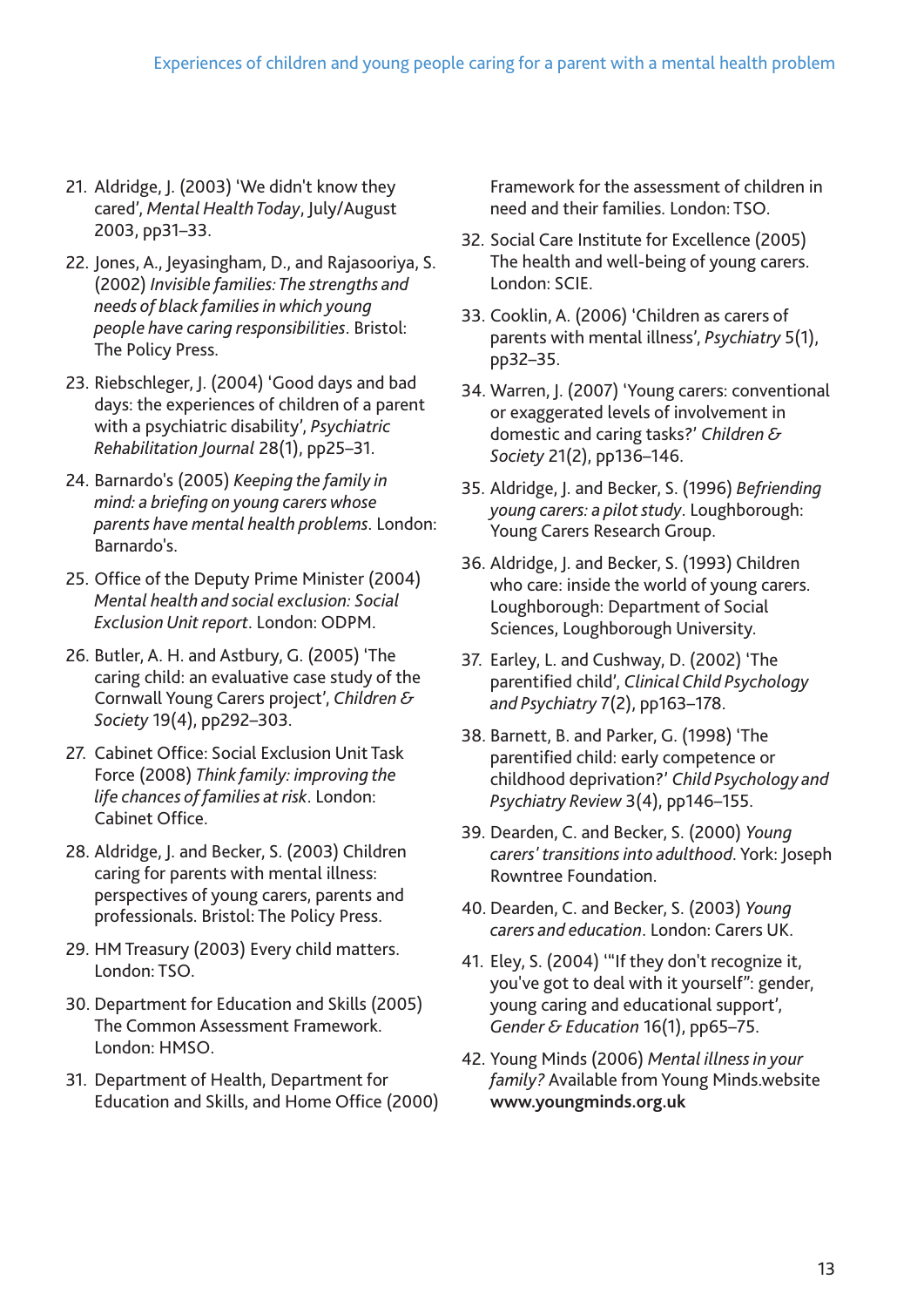- 43. Mayes, K., Diggins, M., and Falkov, A. (1998) Crossing bridges – *training resources for working with mentally ill parents and their children*. London: DH/Pavilion.
- 44. Gopfert, M., Webster, J., and Seeman, M. (2004) *Parental psychiatric disorder: distressed parents and their families*. Cambridge: Cambridge University Press.
- 45. Scott, S., Robinson, B., and Day, C. (2007) *Parents in hospital: how mental health services can best promote family contact when a parent is in hospital*. Barnardos; CSIP; MHAC; FWA.
- 46. Moore, T. (2005) 'Young carers and education'. *Youth Studies Australia* 24(4), pp50–55. Hobart, Tasmania: Australian National Clearinghouse for Youth Studies.
- 47. Olsen, R. and Clarke, H. (2003) *Parenting and disability: disabled parents' experiences of raising children*. Bristol: The Policy Press.
- 48. Sainsbury, M. (2005) 'Parental mental health problems: messages from research, policy and practice', *Health & Social Care in the Community* 13(5), pp491–493.
- 49. Stanley, N., Penhale, B., Riordan, D., Barbour, R., and Holden, S. (2003) 'Working on the interface: identifying professional responses to families with mental health and childcare needs', *Health and Social Care in the Community* 11(3), pp208–218.
- 50. Arksey, H., O'Malley, L., Baldwin, S., Harris, J., Mason, A., and Golder, S. (2002) *Services to support carers of people with mental health problems*. London: National Co-ordinating Centre for NHS Service Delivery and Organisation R & D.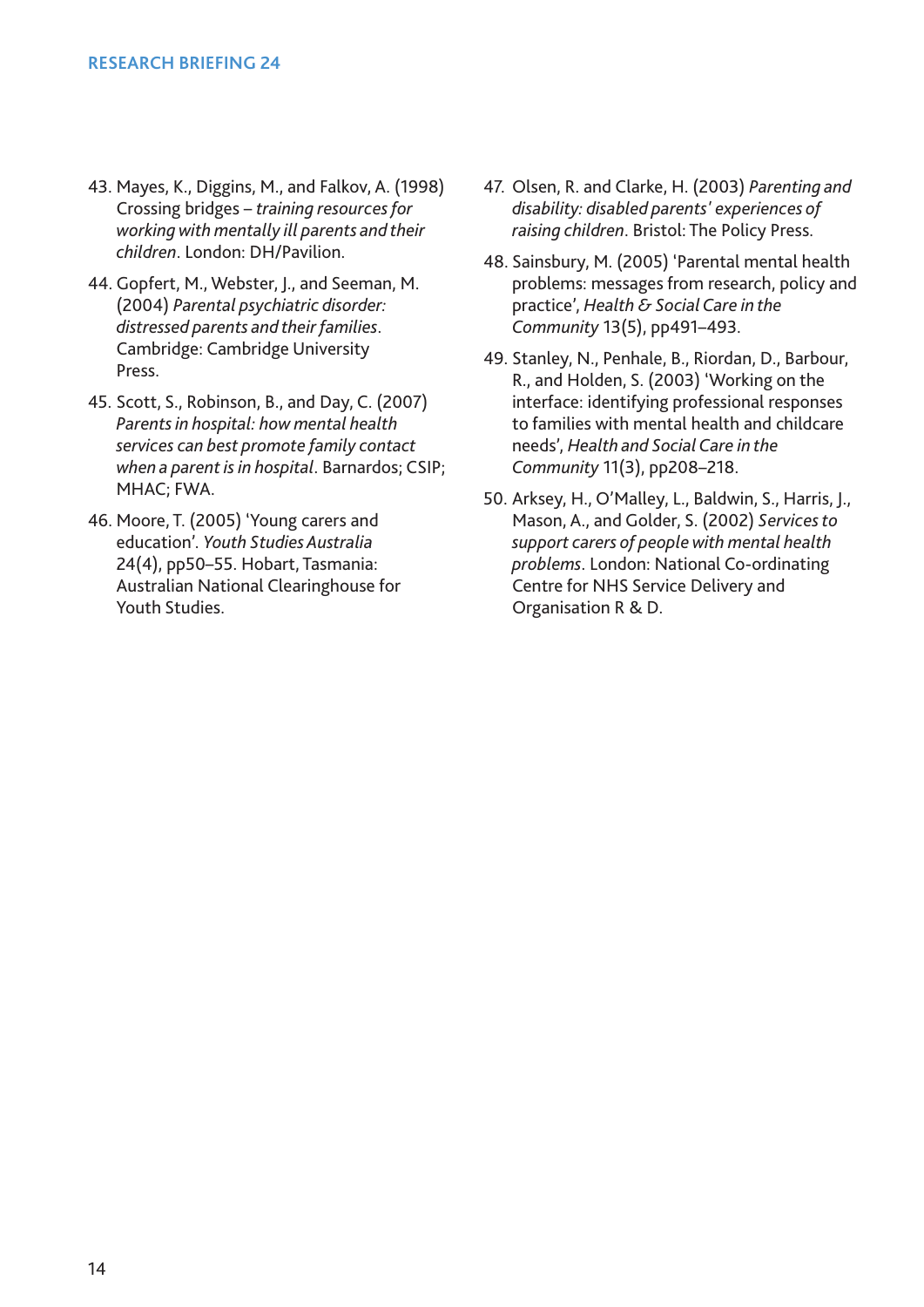## **About SCIE research briefings**

This is one of a series of SCIE research briefings that has been compiled by Keele University for SCIE. SCIE research briefings provide a concise summary of recent research into a particular topic and signpost routes to further information. They are designed to provide research evidence in an accessible format to a varied audience, including health and social care practitioners, students, managers and policy-makers. They have been undertaken using the methodology developed by Keele in consultation with SCIE, which is available at **www.scie.org.uk/publications/briefings/ methodology.asp**. The information upon which the briefings are based is drawn from relevant electronic bases, journals and texts, and where appropriate, from alternative sources, such as inspection reports and annual reviews as identified by the authors. The briefings do not provide a definitive statement of all evidence on a particular issue.

SCIE research briefings are designed to be used online, with links through to document and other organisations' websites. To access this research briefing in full, and to find other publications, visit **www.scie.org.uk/publications**